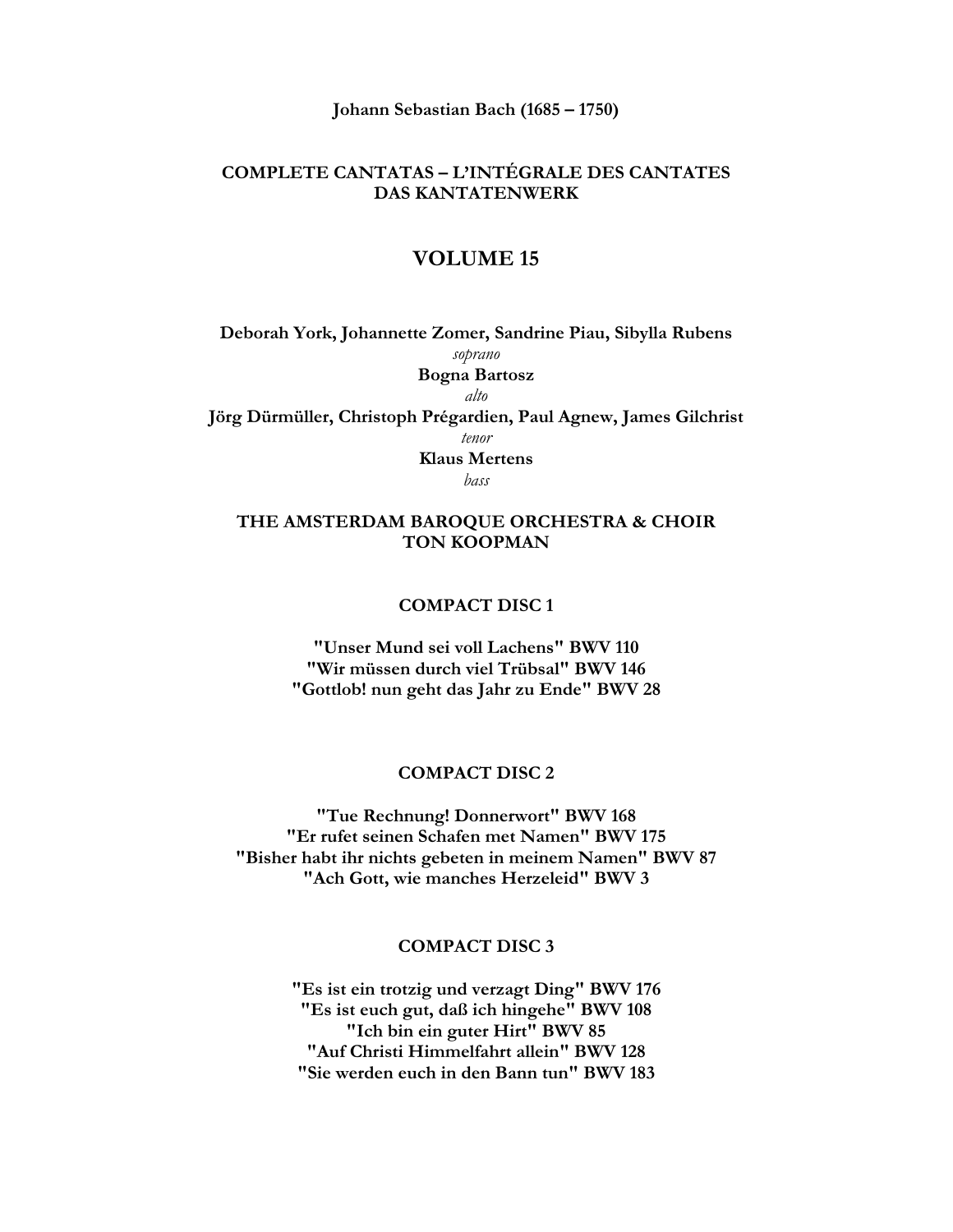## **The transition between the second and the third yearly cycle of Bach's Leipzig cantatas (1725)**

by Christoph Wolff

## **Introduction**

The cantatas in this fifteenth volume belong mostly to the transitional period between the second and the third yearly cycle of cantatas, i.e. the spring of 1725. BWV 3 is part of the series of chorale cantatas that give the second yearly cycle its special character, whereas BWV 28, 110, 146 and 168 already belong to the third yearly cycle. However, cantatas BWV 85, 87, 108, 128, 175, 176 and 183, mostly compositions on texts by Mariane von Ziegler, bring the second yearly cycle to its conclusion.

Bach had taken up his position as Kantor of St Thomas's, Leipzig, at the end of May 1723 and so begun his regular performances of cantatas on the First Sunday after Trinity – in other words, in the middle of the church year. His order for the first year of cantatas therefore deviated from the traditional course of the church year, which began on the first Sunday of Advent and ended on the last Sunday after Trinity. This, however, had consequences for the ensuing cycles. Thus Bach no doubt had planned to conclude his yearly cycle of chorale cantatas of 1724–25 on Trinity Sunday 1725. He could not have foreseen that the loss of his librettist would force him to break off the series on 25 March. For Easter Sunday he was able to resort to a much earlier work, the chorale cantata "Christ lag in Todesbanden", BWV 4, especially as the Mühlhaus version needed little revision. For the period after Easter, however, he was forced to make other arrangements at short notice.

We do no know who prompted Bach to collaborate with the poet Christiane Mariane von Ziegler (1695–1760). In 1725 Bach set to music nine of her texts. The poet, who was born in Leipzig, was already twice widowed in the 1720s and had also lost the children she had had in both marriages. Johann Christoph Gottsched, Professor of Philosophy and Poetics at the University of Leipzig, attracted her into his sphere of influence and became a staunch advocate of her works. Her first work, Versuch in gebundener Schreibart, was published in 1728. It contained, among other things, the texts set by Bach, albeit in a reworked version.

## **The Cantatas**

The Christmas cantata "Unser Mund sei voll Lachens", BWV 110, was first performed on 25 December 1725. The words can be traced back to Georg Christian Lehms (1711), whose texts Bach had already set in Weimar. Movement 1 refers to Psalm 126:2–3, movement 3 to Jeremiah 10:6 and movement 5 to Luke 2:14 – this last also referring to the Christmas story in Luke 2. The final chorale sets the "Alleluia" strophe from Caspar Füger's Lied "Wir Christenleut" (1592).

The festive scoring of the work includes the four-voice choir, which calls for ripieno (tutti) singers as well as solo singers, three trumpets and timpani, two transverse flutes, three oboes (including an oboe d'amore and an oboe da caccia), strings and continuo. The choral movement which determines the character of the cantata represents a reworking of the orchestral Overture in D, BWV 1069; here the newly composed vocal parts are skilfully worked into the already existing orchestral score. Another self-borrowing can be found in movement 5, taken from the "Virga Jesse floruit"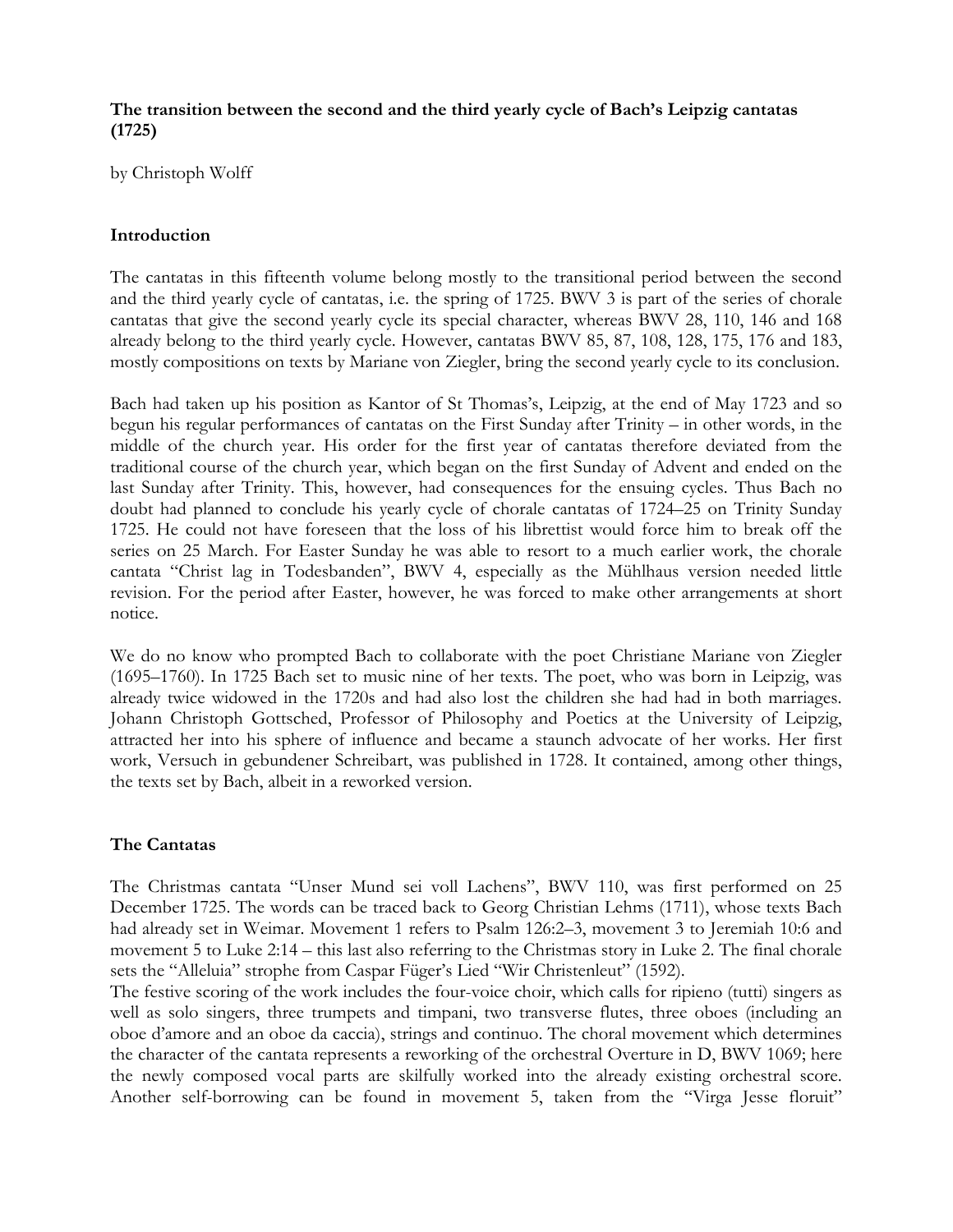interpolation from the Christmas Magnificat BWV 243a of 1723. The remaining solo pieces and the final chorale were newly composed in 1725.

The cantata "Wir müssen durch viel Trübsal", BWV 146, liturgically belongs to "Jubilate" Sunday (3rd Sunday after Easter) and was probably first performed on 12 May 1726. However, the dating is uncertain, as no original sources survive. The author of the cantata text, who in the first movement draws on Acts 14:22, is unknown. The Bible quotation presents the connection to the Sunday Gospel, John 16:16–23 (Jesus' farewell: "ye shall be sorrowful, but your sorrow shall be turned into joy."). The final chorale has survived without its text; its melody, "Werde munter, mein Gemüte", suggests various possibilities.

The first two movements of the cantata are evidently reworked from a lost violin concerto, later arranged as the Harpsichord Concerto BWV 1052. Thus the work belongs to that expressive group of compositions in which Bach features the concertante organ in a special manner. We can assume that Bach himself played the solo part, while the choir was conducted by the choral prefect. The scoring of the work consists of four-voice choir, transverse flute, three oboes, strings and continuo. Movement 2, with its incorporation of the four-voice choral texture in the slow concerto movement, proves to be an especially refined and effective reworking, exactly suited to the expressiveness of the original instrumental movement. Overt instrumental concertante writing also appears in arias nos 3, 5 and 7, respectively scored for alto with solo violin; soprano with transverse flute; and tenor-bass duo with two oboi d'amore and two oboes.

The cantata "Gottlob! nun geht das Jahr zuende", BWV 28, originated on the Sunday after Christmas Day and was first performed on 30 December 1725. Bach took his text from a collection of cantata texts by Erdmann Neumeister dated 1714; he already knew Neumeister's work from his Weimar days. Movement 2 presents the Lied strophe "Nun lob, mein Seel, den Herren" by Johann Gramann (1530), while movement 6 sets the final strophe of the Lied "Helft mir Gotts Güte preisen" by Paul Eber (c. 1580); in both cases the melodies are also used.

Despite the high number of feast days during the Christmas season (the three days of Christmas, the Sunday after Christmas, New Year etc.) Bach uses the full choir with the accompaniment of a medium-size orchestra (with three oboes). It is true that the choral chorale movement, which stands in second place, is supported by a cornett and three trombones. But the opening soprano aria and the alto-tenor duet (movement 5), with their formidable musical challenges, scarcely allow us to conclude that the heavy burdens of these feast days led Bach to imposed any great limits on his artistic ambitions.

The cantata "Er rufet seinen Schafen mit Namen", BWV 175, a work for Whit Tuesday, was first performed on 22 May 1725. The text, by the poetess Mariane von Ziegler, reveals striking differences as compared to the version published in 1728, as can be seen with other of Ziegler's texts. It is widely assumed that Bach himself was responsible for tightening up the texts. But it is also conceivable that the original texts were reworked for the printed version. The Bible verses from movements 1 and 5 are from the Gospel reading of the feast, John 10:1–11 (Jesus as the Good Shepherd). Movement 7 presents the final strophe of the Lied "O Gottes Geist, mein Trost und Rat" by Johann Rist (1651).

The scoring of the cantata requires a four-voice choir with alto, tenor and bass soloists, with an orchestra of two trumpets, three recorders, strings and continuo. In addition, an obbligato for violoncello piccolo is included in the tenor aria no. 4 (as also in BWV 85 and 183: see above). Like no. 4, whose text refers to the "good shepherd", the two other arias also have an individual sonority that refers to the content: the three recorders lend to the alto aria no. 2 a pastoral character ("mein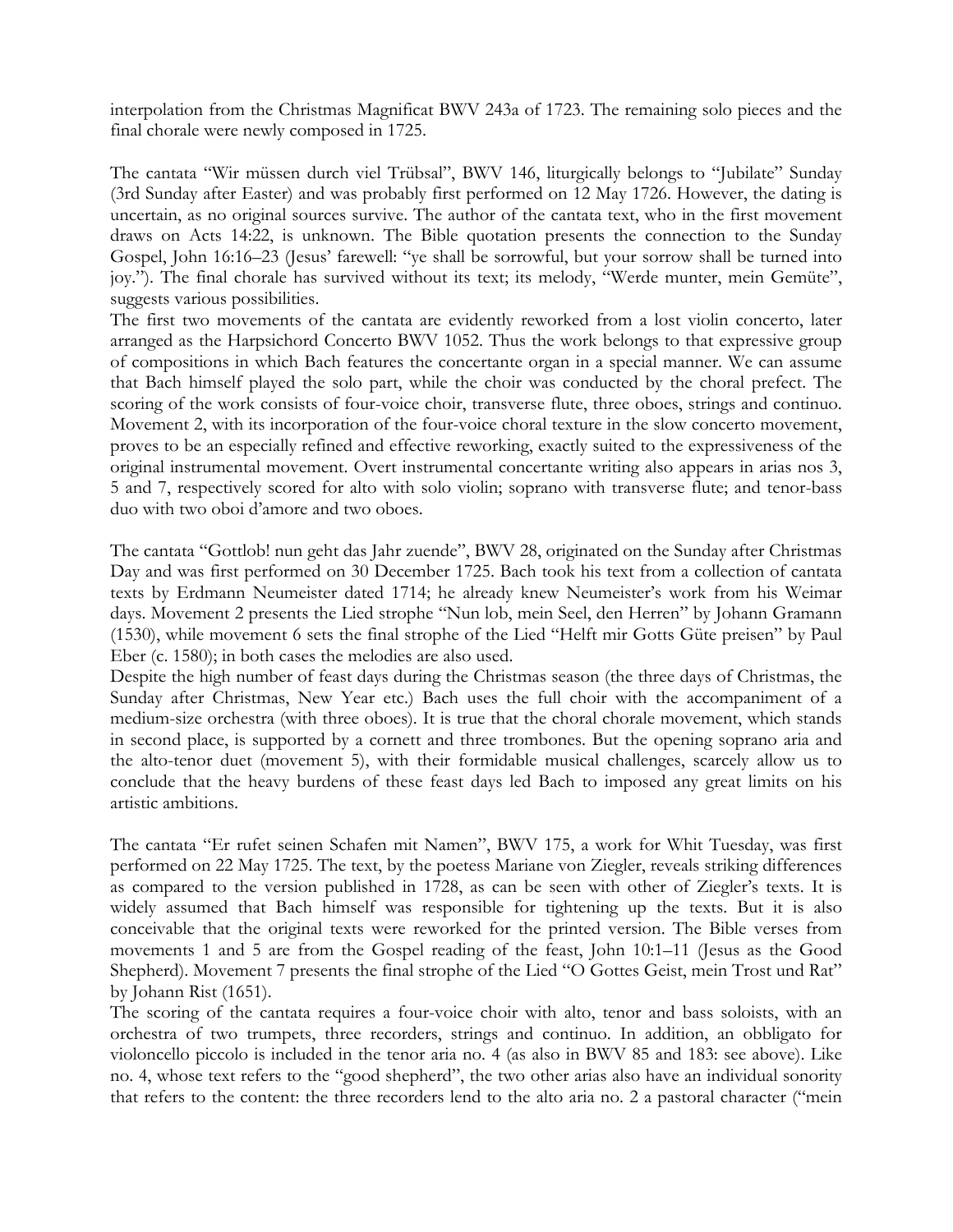Hirte, meine Freude" – "my shepherd, my friend") and the two trumpets of the bass aria no. 6 underscore Jesus' victory over the Devil and death.

The cantata "Bisher habt ihr nichts gebeten in meinem Namen", BWV 87, which belongs to Rogation Sunday (5th Sunday after Easter), was first heard on 6 May 1725 and is once again based on a text by Mariane von Ziegler; here too, as with other texts, it differs markedly from the printed version (1728). As with BWV 175, movements 1 and 5 are based on Bible verses, taken from the Gospel for that Sunday, John 16:23–30 (Jesus' farewell). The final chorale derives from the Lied "Selig ist die Seele" by Heinrich Müller (1659).

The cantata deploys a solo alto tenor and bass, but the four-voice choir is used only in the final chorale. The orchestra comprises, apart from strings and continuo, three oboes, of which two are oboi da caccia. These are used as a soloistic duo in the quartet movement no. 3, an alto aria. The cornerstones of the cantata are the two settings of Jesus' words in movements 1 and 5. On both occasions the bass takes the role of the traditional "vox Christi", to which Bach imparts an almost hymn-like emphasis through measured, arioso declamation. In the opening movement the singing voice is supported by an elaborate polyphonic orchestral texture. In the central fifth movement Bach reduces the accompaniment to the continuo, another means of underscoring the importance of Jesus' words.

The Cantata "Ach Gott, wie manches Herzeleid", BWV 3, for the 2nd Sunday after Epiphany, was first performed on 14 January. The cantata belongs to the final phase of the chorale cantatas of the second yearly cycle. The opening chorus of BWV 3 is Bach's first large-scale setting of the chorale strophe by Martin Moller; a later setting was made in 1727 at the opening of his dialogue cantata BWV 58. The melody "O Jesu Christ, meine Lebens Licht", to which Moller's Lied is sung, is heard in the opening chorus, then in the chorale recitative no. 2, and finally in the concluding chorale. Movements 3–5 paraphrase the text of the church Lied, but without specific reference to the Gospel for that Sunday, John 2:1–11 (the wedding at Cana).The work's scoring includes the customary fourvoice choir with four vocal solists. It also features a trombone alongside the two oboes, strings and continuo in movement 1, and a horn in movement 6 to reinforce the cantus firmus. Movement 2 interpolates chorale text and free text, each receiving contrasting musical treatment, with four-voice chorale texture alternating with free declamatory recitative. Of particular importance is the duet aria no. 5, where the soprano and alto voices are embedded in a dense quartet texture. The radiant E major key of the aria, in accordance with the sense of text, banishes human care by means of joyful singing.

The cantata "Tue Rechnung! Donnerwort", BWV 168, belongs liturgically to the 9th Sunday after Trinity and was first performed on 29 July 1725. The text derives from Salomon Franck, whose "Evangelisches Andachts-Opffer" of 1715 serves as the basis of some of Bach's Weimar cantatas. In 1715, Franck's text for the 9th Sunday after Trinity had occurred during a period without music, during the state mourning for Prince Johann Ernst, so in Weimar Bach had been unable to provide music for this text. The Leipzig score contains no clues suggesting that older material was being used. As was customary, Franck adhered closely to the Gospel for that Sunday, Luke 16:1–9 (Parable of the Unjust Steward). In the final chorale he uses a strophe from Bartholomäus Ringwaldt's Lied "Herr Jesu Christ, du höchstes Gut" (1588). The scoring of the cantata consists of four vocal soloists (the choir appears only in the final chorale) and an orchestra of two oboi d'amore, strings and continuo. The full orchestra does not come into play until the recitative no. 2, while movement 1 features the strings and movement 3 the oboe duo. The graphically dramatic lines that open the cantata's text indicate the powerful eloquence with which the poet retells the Biblical Parable of the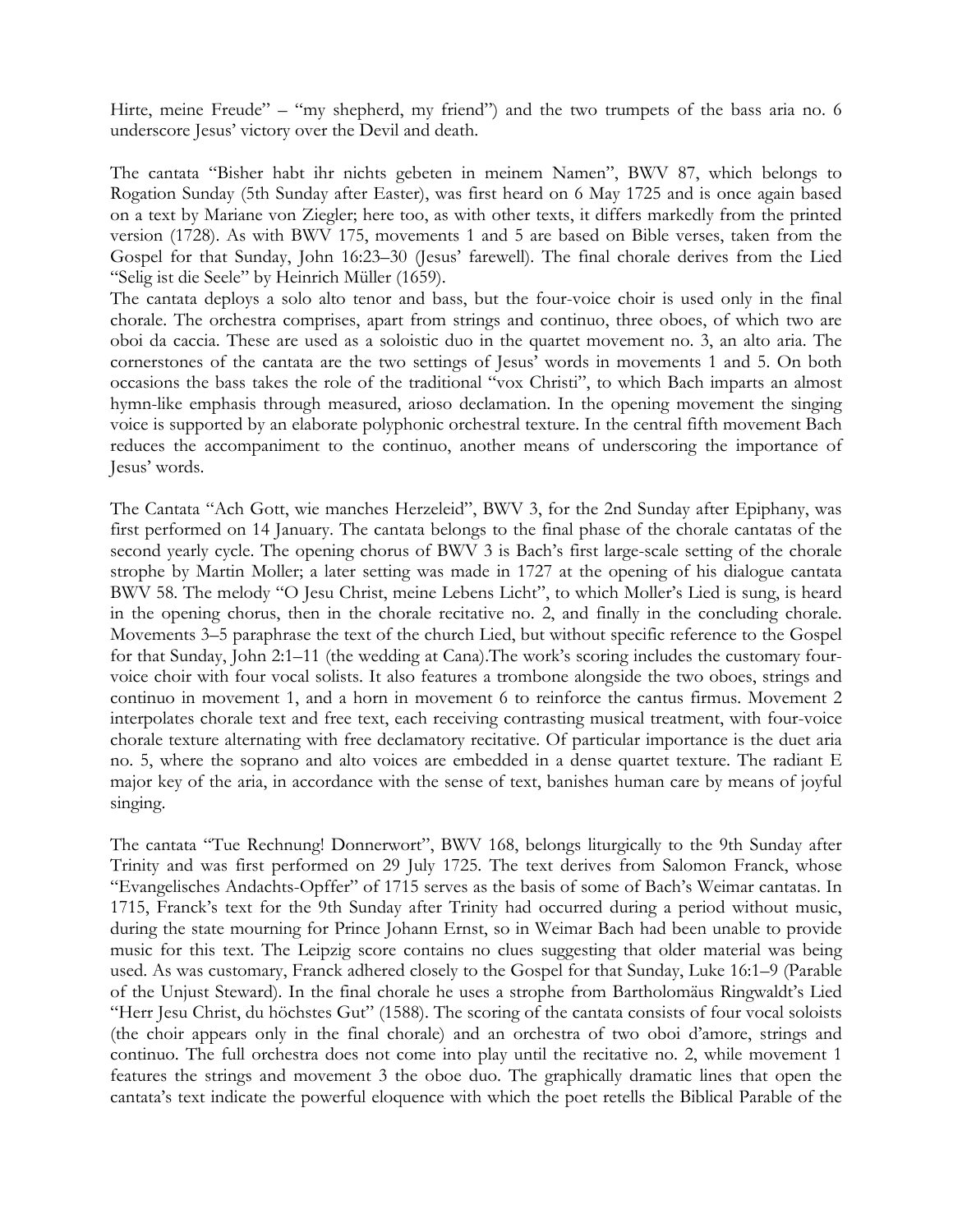Unjust Steward. Bach translates Franck's baroque poetry into an extraordinarily gripping musical form. The virtuoso string writing in the opening aria prepares and then underscores the emphatically articulated "word of thunder, that can shatter even the rocks" ("Donnerwort, das die Felsen selbst zerspaltet"), and which causes the blood to "run cold" ("Blut erkaltet"). No less graphic and dramatic is the last aria, a duet for alto and soprano, which begins with the line "Herz, zerreiß des Mammons Kette" ("Heart, tear asunder the bonds of mammon") and in which "tearing asunder" becomes the principle musical motif.

The cantata "Es ist ein trotzig und verzagt Ding", BWV 176, was composed for Trinity on 27 May 1725. The composition thus marks the conclusion of the second yearly cycle of Leipzig cantatas. At the same time it is the last work of Bach's based on poetry by Dichtung Mariane von Ziegler. The first movement of the text is borrowed from a quotation from scripture, Jeremiah 17:9; the last movement takes over the eighth strophe of Paul Gerhardt's Lied "Was alle Weisheit in der Welt" (1653), which is sung to the melody "Christ, unser Herr, zum Jordan kam". The libretto makes clear reference to the Gospel for that Sunday, John 3:1–15 (Jesus and Nicodemus), also through the addition of the words of the Old Testament prophet in movement 1.The scoring of the work consists of four-voice choir (with solo entries for the soprano, alto and bass voices), three oboes, strings and continuo. The opening chorus is a markedly compact piece in the form of a choral fugue, yet its instrumental accompaniment displays great independence and underscores the intensity of the expressive key words ("trotzig" – "defiant" and "verzagt" – "despondent"). Both arias are considerably more extended than the opening chorus. In both sonority (strings) and movement type (gavotte) the soprano aria contrasts with the alto aria, whose thinner trio texture is characterised by the unisono for the three oboes in the upper voice.

The cantata "Es ist euch gut, daß ich hingehe", BWV 108, was first performed on the Fourth Sunday after Easter, 29 April 1725. The text, by Mariane von Ziegler, borrows in movements 1 and 4 two Bible verses for the Gospel reading of that day, John 16:7 and 16:13 (Jesus' words of farewell). Movement 6 is based on a strophe from the Lied "Gott Vater, sende deinen Geist" by Paul Gerhardt (1653), sung to the melody "Kommt her zu mir, spricht Gottes Sohn" (1539).The cantata is scored in the normal fashion (four-voice choir and strings with two oboi d'amore), yet it begins in a very special way, with the bass aria accompanied by solo oboe d'amore and strings. The vocal centrepiece is the chorus no. 4, where the polyphonic motet texture is supported by the full instrumental ensemble. Bach makes telling use of the position of the Bible verses within the cantata's text: the first quotation of Christ's words is set as a solo (movement 1), while the second is enhanced and accentuated by the choral texture, its central position formally underscored. The central movement 4 is framed by a total of three solo movements: a tenor aria with solo violin and a tenor recitative (movements 2–3), and an alto aria (movement 5) with string accompaniment.

The cantata "Ich bin ein guter Hirt", BWV 85, was composed on 15 April 1725, the Sunday of "Misericordias Domini" (2nd Sunday after Easter). The author of the text is unknown, but is probably to be identified as the author of the texts of the two preceding Sundays, before Bach turned to Frau von Ziegler as his librettist from "Jubilate" Sunday (3rd Sunday after Easter). Already in the first movement the reference to the Gospel for that Sunday, John 10:12–16 (the Good Shepherd) is clearly presented; it runs through all the remaining movements, even the two chorales: movement 3, "Der Herr ist mein getreuert Hirt" (Cornelius Becker, 1598) and movement 6, "Ist Gott mein Schutz und treuer Hirt" (Ernst Christoph Homburg, 1658).

The scoring of the cantata deviates vocally from the norm, in that the choir does not enter until the final chorale, movements 1–5 being performed by soloists. The orchestra consists of the usual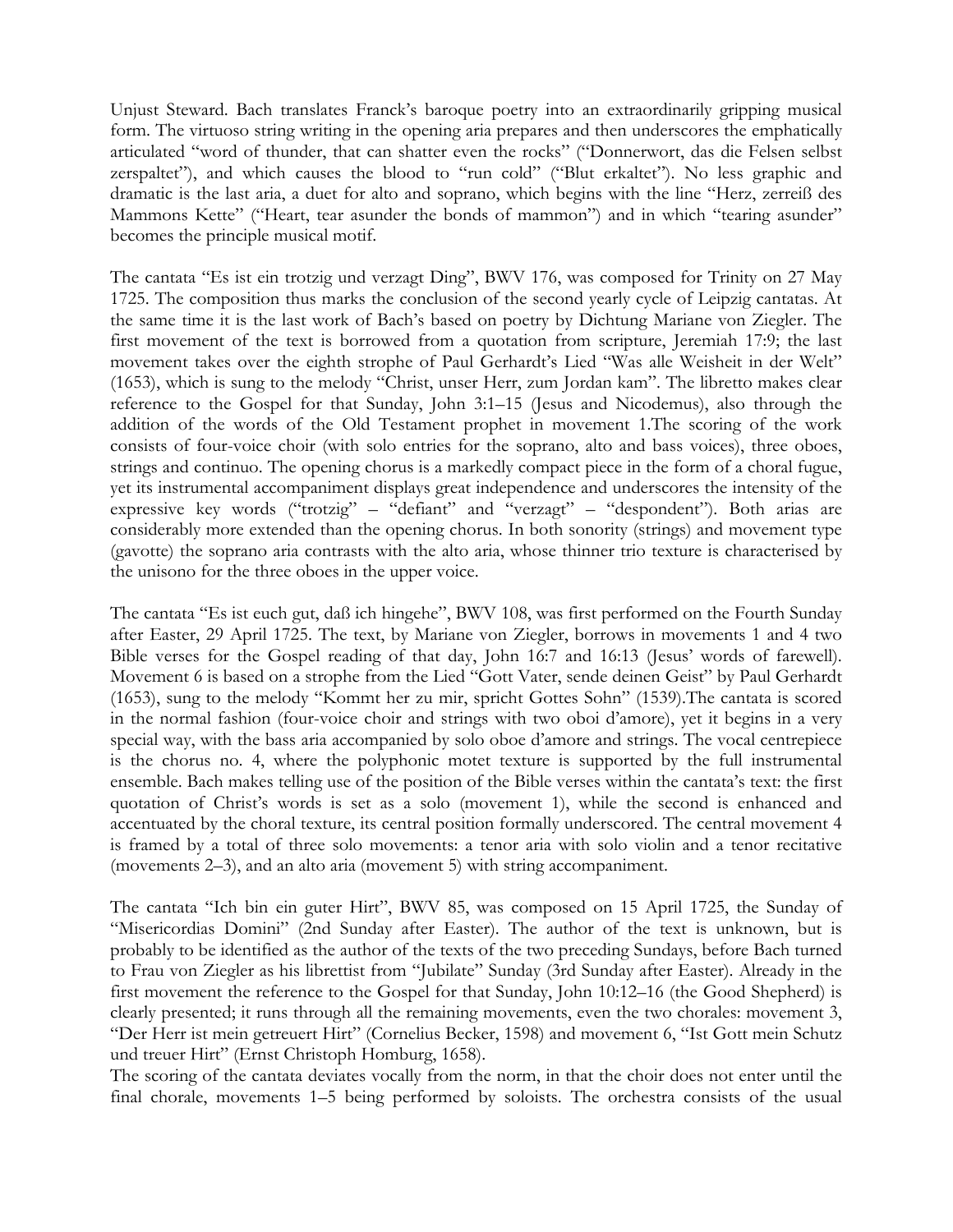strings, to which Bach adds not only two oboes but also a violoncello piccolo, which takes the obbligato part in the alto aria no. 2. Movement 2 is a poetic contemplation of the quotation of Christ's words in movement 1, in which the bass voice represents the "vox Christi". The central four-voice chorale setting no. 3 carries especial weight amid the solo movements. Its cantus firmus is assigned to the soprano, but its melodic substance also permeates the instrumental parts.

The cantata "Auf Christi Himmelfahrt allein", BWV 128, was first heard at the feast of Ascension, 10 May 1725. The text is the work of Mariane von Ziegler, who in movement 1 takes over the chorale strophe "Auf Christi Himmelfahrt allein" (Josua Weglin, 1661) and in movement 5 the fourth strophe of the Lied "O Jesu, meine Lust" (Matthäus Avenarius, 1673). The reference to the Gospel for that Sunday (Mark 16:14–20) is present in all the movements.

The orchestral scoring also reflects the festive character, with one trumpet, two horns, three oboes, strings and continuo accompanying the four-voice choir (with alto, tenor and bass soloists). The extended opening chorus is in the form of a polyphonic chorale movement, adhering closely to the typical character of the opening movements of the choral cantatas. Movement 3, in comparison to the duet no. 4 for alto and tenor, is distinguished by its ABA form (aria section – recitative – aria section) and by the use of a solo trumpet, converting into sound the "hellen Schall" ("bright sound") of the text. The two obbligato horns, first heard in movement 1, also adorn the concluding chorale no. 5, thereby rounding off the work.

The cantata "Sie werden Euch in den Bann tun", BWV 183, intended for "Exaudi" Sunday (Sunday after Ascension), was first heard on 13 May 1725, only three days after Cantata BWV 128. The text was once again prepared by Mariane von Ziegler. The first movement takes over the central verse from the Gospel reading of the day, John 15:26–16:4 (Jesus' words of farewell), which had already served as the basis of Bach's cantata for the same Sunday in 1724 (BWV 44). Movement 5 is derived from the fifth strophe of a Lied by Paul Gerhardt, "Zeuch ein zu deinen Toren" (1653).

As with BWV 85 the choir is used only in the final chorale, the remaining movements being assigned to soloists. The orchestral scoring altogether requires four oboes (two each of oboi d'amore and oboi da caccia), plus a violoncello piccolo, strings and continuo. The opulent oboe scoring is used only in the two recitatives nos 1 and 3. The soprano aria no. 4, by contrast, uses only the two oboi da caccia, while the contemplative aria no. 2 interweaves tenor, violoncello piccolo and continuo in a trio texture.

## **The Soloists**

The English soprano **Deborah York** graduated from Manchester University with a First Class Honors Degree in music and went on to study at The Guildhall School of Music and Drama, London, with Laura Sarti. She now studies with Janice Chapman.

Deborah York performs and broadcasts regularly with many of Europe's leading groups and orchestras. Her concert performances have included a recital with The King's Consort at the Tonhalle, Zurich; a recital at Wigmore Hall with Michael Chance and Julius Drake, a recital of songs by Stravinsky, Prokofiev and Poulenc with Julius Drake at the 1998 Saintes Festival, Un Viaggio a Roma with Concerto Italiano and Rinaldo Alessandrini, Bach's Magnificat (BWV 243), Weihnachts-Oratorium (BWV 248) and St. John Passion (BWV 245) with Collegium Vocale Gent and Philippe Herreweghe, Bach's St Markus Passion (BWV 247) with Ton Koopman, Messiah with Trevor Pinnock and The English Concert; Purcell's Fairy Queen with Markus Creed and Freiburger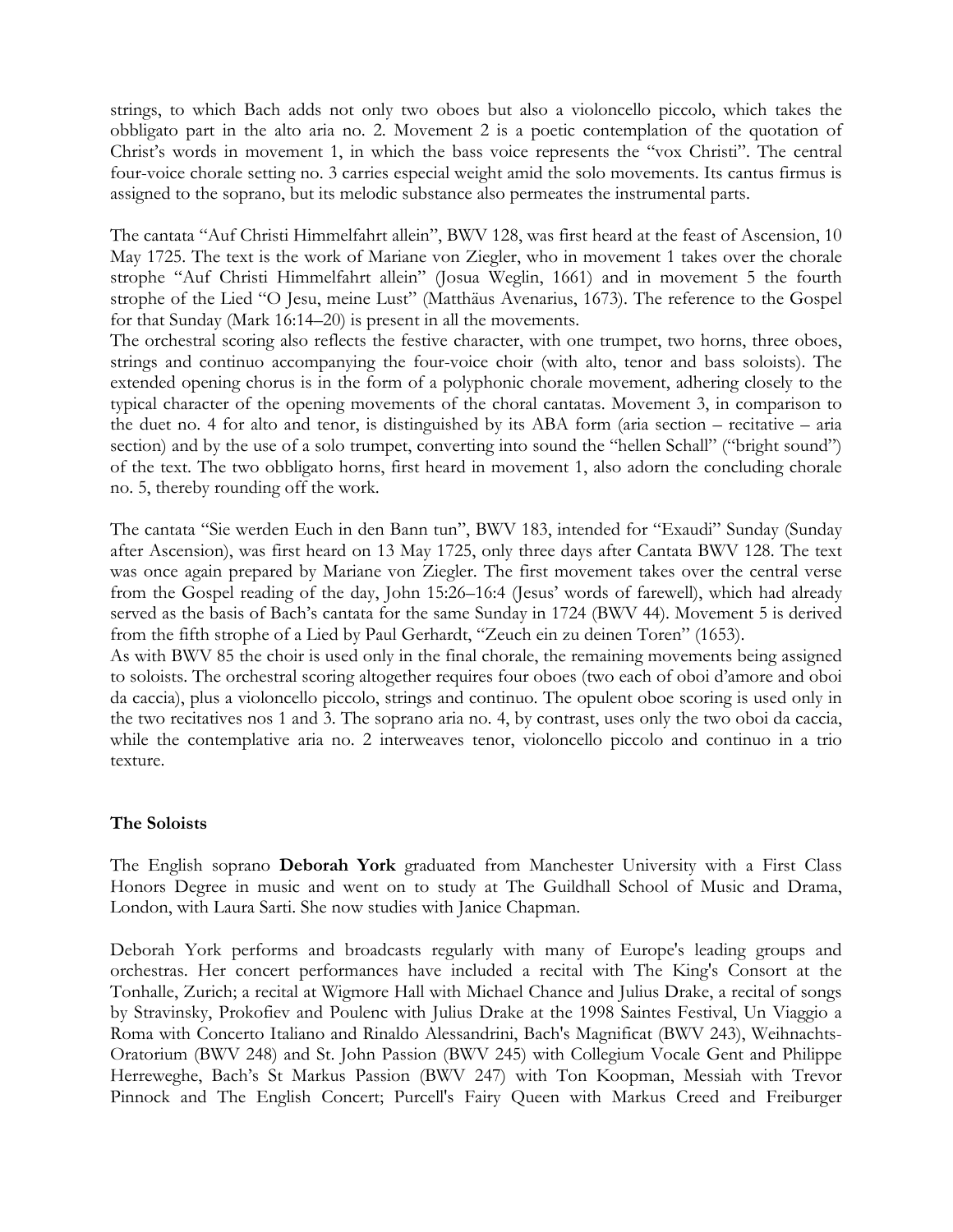Barockorchester, and Vivaldi's Laudate Pueri with La Stagione, Frankfurt.

Deborah York's operatic roles have included Anne Truelove in Stravinsky's The Rake's Progress in the celebrated Cox/Hockney Glyndebourne production for New Israeli Opera; Mirror in Harrison Birtwistle's The Second Mrs Kong for Glyndebourne and Glyndebourne Touring Opera; Emilia in Händel's Flavio for Opera Theatre Company, Dublin and Covent Garden Festival; Servilia in La Clemenza di Tito for Glyndebourne Touring Opera; Barbarina (Figaro) and Giannetta (L'Elisir d'Amore) at Covent Garden, Ismene in Telemann's Orfeus and Iris in Händel's Semele, both with René Jacobs at the Berlin Staatsoper, and Euridice in Monteverdi's Orfeo at the Bayerische Staatsoper in Munich. (source: http://www.bach-cantatas.com)

The French soprano **Sandrine Piau** studied at Conservatorium of Paris, where she received many prizes for chamber music and Baroque music. She supplemented her training at the Studio Versailles-Opéra with Rachel Yakar and René Jacobs.

Very quickly she was noticed by Philippe Herreweghe, William Christie, Christophe Rousset, Sigiswald Kuijken, Ton Koopman, Marc Minkowski with whom she collaborates regularly. For the three following years she is invited to appear at the Festival of Aix-en-Provence with Arts Florissants and William Christie. The National Opera of Lyon makes it possible for her to widen her repertory by proposing to her the First Lady in Die Zauberflöte. Recently, Sandrine Piau appeared at the Grand Théâtre of Geneva in Mitridate by Mozart together with Natalie Dessay, Cecilia Bartoli, and Christophe Rousset. She sang also at Théâtre du Châtelet in Paris, Covent Garden in London and the Amsterdam Opera. She appeared also on stages in Lyon, Rennes, Florence, Berlin, Sevilla and at Théâtre des Champs-Elysées in Paris in successful performances of works by Mozart, Gluck, Strauss and Britten.

During the season 1999-2000, Sandrine Piau sang in Freischütz under the direction of Myung-Whun Chung, Mitridate at the Theatre of Châtelet, Xerxès by Händel in Montpellier, and Tamerlano at the Festival of Drottningholm. Sandrine Piau also appears in recitals with pianists such as: Jos von Immerseel, Claude Lavoix, Roberto Negri, David Selig, Christian Ivaldi, Alexandre Tharaud.

Source: TROS Klassiek Website & Festival de Saint Denis Website (2001), English translation by Aryeh Oron (August 2001)

The Dutch soprano, **Johannette Zomer**, began her studies at the Sweelinck Conservatory Amsterdam in 1990 with Charles van Tassel, after having worked as a microbiology analyst for several years. In June 1997 she was awarded her Performance Diploma.

Johannette regularly gives recitals with pianist Bart van de Roer and forte-piano specialist Arthur Schoonderwoerd and is also a member of several Early Music groups; a.o. Compania Vocale, with whom she sang at the Ambraser Schlosskonzerte in Innsbruck and at the "Oude Muziek Festival Utrecht" during the summer of 1997.

As a solo-artist she participates regularly in concerts and CD-recordings (in a.o. Bach's Mass in B minor (BWV 232) with the Collegium Vocale Gent under Phillippe Herreweghe (Harmonia Mundi) and she has worked with other baroque specialists such as Paul McCreesh, Jos van Veldhoven,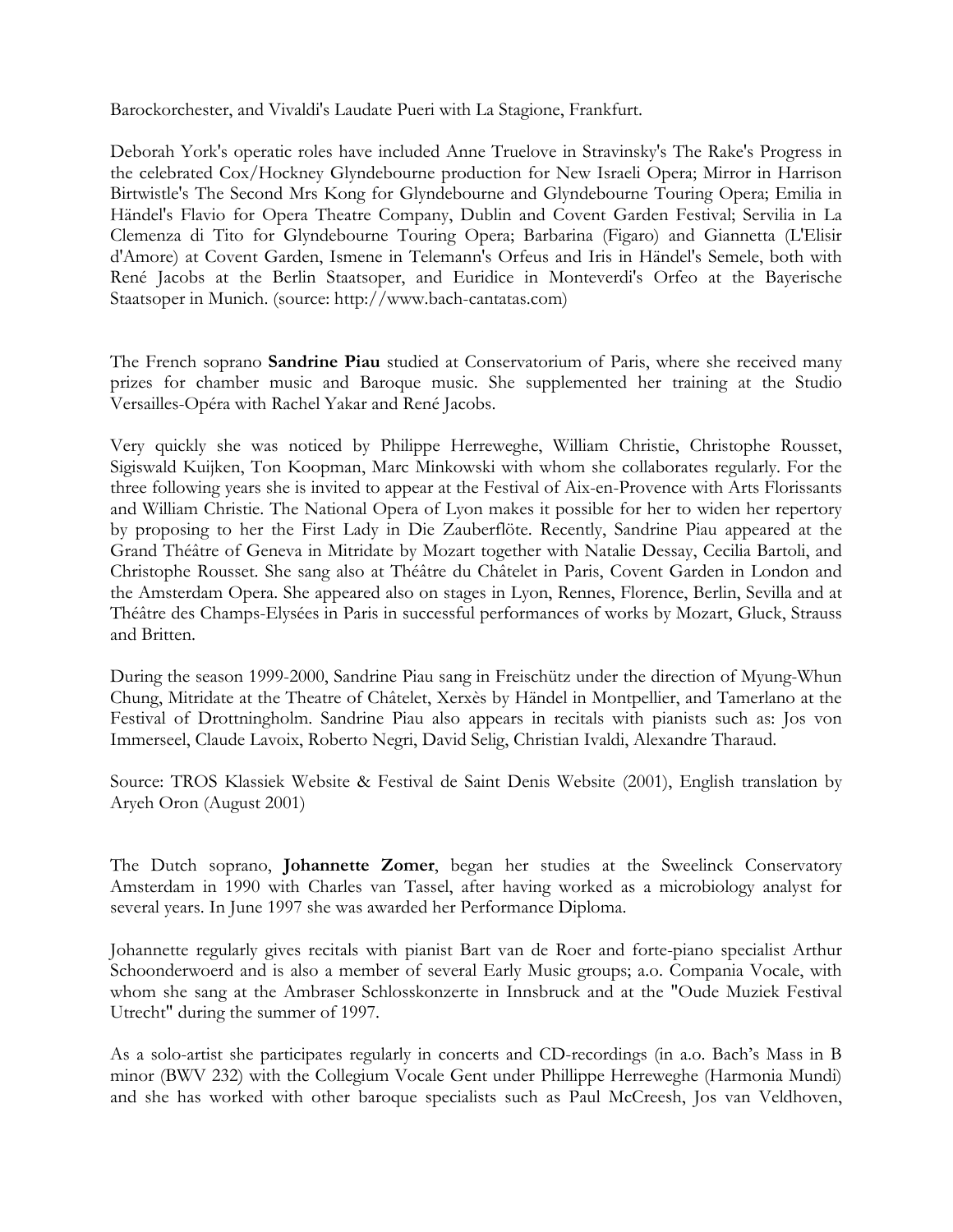Sigiswald Kuijken and René Jacobs.

In October 1996 Johannette made her opera debut as the page Tebaldo in Verdi's Don Carlo with the Nationale Reis Opera, the Dutch Travel Opera Company. Since then she appeareded in Strauss' Salomé (conducted by Valery Gergiev), and as Amanda in Ligeti's Le Grand Macabre (under Reinbert de Leeuw). Following that she sang her first Pamina in Mozart's Zauberflöte (under Ton Koopman) and performed twice as Euridice; in Haydn's as well as Monteverdi's Orpheo. Recent performances also include Belinda in Dido and Aneas by Purcell. With Cantus Cölln she appeared in a staged performance of Monteverdi Madrigals.

Source: Ensemble Antequera Website (October 1999)

German soprano **Sibylla Rubens** established herself as one of the most versatile singers of her generation in a remarkably short space of time. Following studies at the Staatliche Musikhochschule in Trossingen and the Hochschule fur Musik in Frankfurt-am-Main, she participated in a number of master- classes, most notably with the eminent German soprano Edith Mathis. Lieder coach- ing in Zurich with renowned accompanist Irwin Gage was followed by a move to Basel in 1992 in order to study with Elsa Cavelti.

Since then Sibylla Rubens' busy schedule of concert engagements has taken her all over Europe. She has formed particularly close working relationships with Helmuth Rilling and Philippe Herreweghe, with whom she has recorded extensively as well as giving numerous concerts at home and abroad. Celebrated appearances in Mozart's 'Great' C minor Mass, Brahms's German Requiem, Haydn's Creation and Bach's St Matthew Passion led to her being invited to present an entire programme of Mozart concert arias with Herreweghe and La Chapelle Royale. Her work with Ton Koopman to date has included an acclaimed performance of Bach's St John Passion in the Concertgebouw, as well as Erato's complete Bach cantata edition.

Sibylla Rubens is equally at home with the nineteenth-century repertoire. Indeed her 1994 debut with the Berlin Deutsches Symphonieorchesterand Vladimir Ashkenazy in Mendelssohn's 'Hymn of Praise' symphonywas so successful that she was invited to record the work and then present a series of concerts with Marek Janowski featuring Schumann's Scenes from Goethe's Faust. She has also given outstanding Lieder recitals, notably with Erwin Gage, and her fresh and youthful voice has proved ideal in the two operatic roles she has so far undertaken: Pamina (The Magic Flute) and Marzelline (Fidelio).

After leaving school, **Bogna Bartosz** first studied singing at the Academy of Music in Gdansk. After graduating with distinction, she continued her studies at the Berlin Academy of Arts under Professor Ingrid Figur, and took part in master classes with Aribert Reimann, Adele Stolte and Anna Reynolds.

At the 9th International J.S. Bach Competition in Leipzig in 1992, she won first prize, as well as the special prize awarded by the MDR broadcasting organization in Leipzig. Since then Bogna Bartosz has sung with well-known orchestras and leading conductors, in all the major concert halls in Germany, as well as in Europe, the USA and Israel, and at numerous major festivals.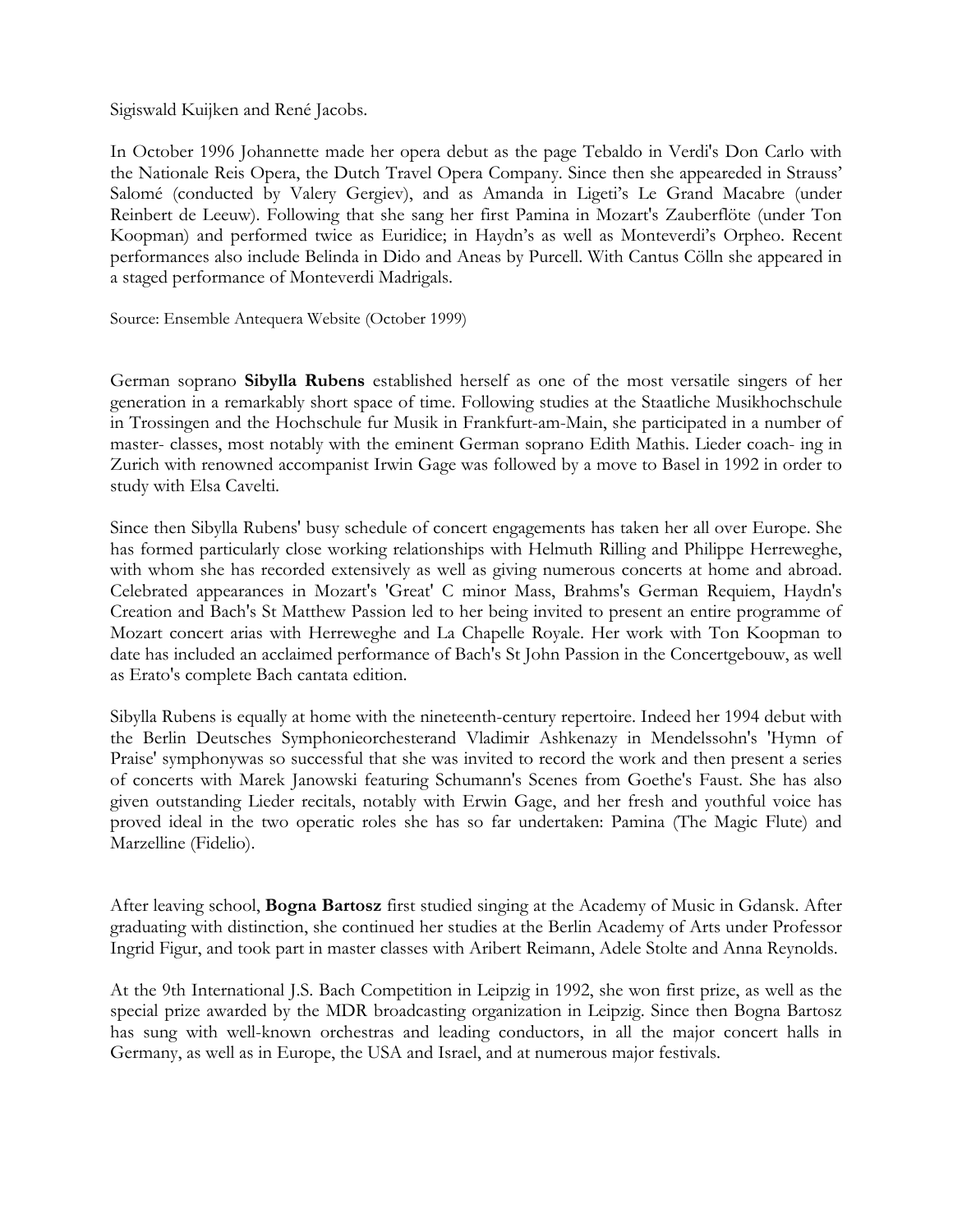The Swiss lyric tenor **Jörg Dürmüller** studied voice at the Winterthur Conservatory with Ruth Binder (1977-1982), and with a scholarship of the Migros-Genossenschafts-Bund at the Academy of Music and Theatre in Hamburg with Naan Pöld, Hans Kagel and Hertha Werner (1982-1987). He attended master classes given by Edith Mathis, Christa Ludwig and Hermann Prey.

His first opera-engagement led him in 1987 to the Bielefeld City Theatre, where he was a member of the ensemble for five years. From 1995 to 1997 he was engaged as the first tenor at the Brunswick State Theatre under Kammersängerin Brigitte Fassbaender. He appeared also at the State Opera of Hamburg, and at the Theatre in Revier Gelsenkirchen. In 1996 he appeared as a guest at the Comic Opera Berlin in the role of Fernando in Così fan tutte produced by Harry Kupfer, and at the National Theatre of Braunschweig as Andres in Wozzeck by Alban Berg. In 2002 and 2003 he is invited to sing the role of Bajazete in Händel's Tamerlano also at the Opera Comique Berlin directed by David Alden.

From 1997-1998 to 1999-2000 Jörg Dürmüller has been a permanent member of the ensemble of the Vienna Volksoper, where he very successfully appeared in the roles of Tamino in The Magic Flute (Mozart), Ferrando in Cosi fan tutte (Mozart), Ottavio in Don Giovanni (Mozart), Count Zedlau in Wiener Blut (J. Strauß), Alfred in Die Fledermaus (J. Strauss), Don Ramiro in La Cenerentola (Rossini) and Fenton in Nicolai's Lustigen Weibern von Windsor and Falstaff (Verdi), and Châteauneuf in Zar und Zimmermann by Lortzing. In addition to his numerous concert engagements he is now working there as a guest tenor. In 2001 he gave guest performances at the Opera National du Rhin Strasbourg in the part of the Steuermann in the Wagner-Opera Der fliegende Holländer directed by Philippe Arlaud. Furthermore he appeared as a guest tenor at the opera houses of Hamburg, Montpellier, Leipzig, Cologne, Sevilla and at the Teatro Real in Madrid where he made his debut in 1998-1999 as Walter von der Vogelweide in Tannhäuser (Wagner) directed by Werner Herzog. In June 1999 he toured in Japan as Alfred in a Fledermaus production by the Vienna Volksoper. In February 2002 he sang the title-role of the Weber-opera Abu Hassan in Eindhoven conducted by Jan Willem de Vriend. In May 2002 he will sing the title-role of the opera Abu Hassan (C.M. v. Weber) under Bruno Weil in a WDR CD-production.

But still of greater importance is his career in concert and oratorio singing. Within this area he appeared in the centres of music life of Switzerland and Germany in a versatile repertoire and made guest appearances in Paris and Brussels, in Pesaro and at the Festival Weeks for Ancient Music in Mannheim. In 1989 he undertook a very successful tour to Russia, with appearances in Moscow, Leningrad and Vilnius (Wilna). He also made a successful tour to Spain. As a concert singer Jörg Dürmüller has gained a particularly good reputation especially in singing Bach's Evangelist's parts. This led him to most of the major concert-halls at home and abroad. He became estimated also as a Lieder singer.

**Christoph Prégardien** began singing at an early age with the church choir from his home town of Limburg, Germany. Following studies with Caria Castellani in Milan and Hartmut HöII at the Frankfurt Musikhoch- schule, he quickly established himself as one of the foremost singers working in the 'authentic' field. The list of celebrated conductors he now regularly works with reads like a virtual 'who's who' period- instrument movement, including John Eliot Gardiner, Nikolaus Harnoncourt, Philippe Herreweghe, Rene Jacobs, Ton Koopman and Gustav Leonhardt. He has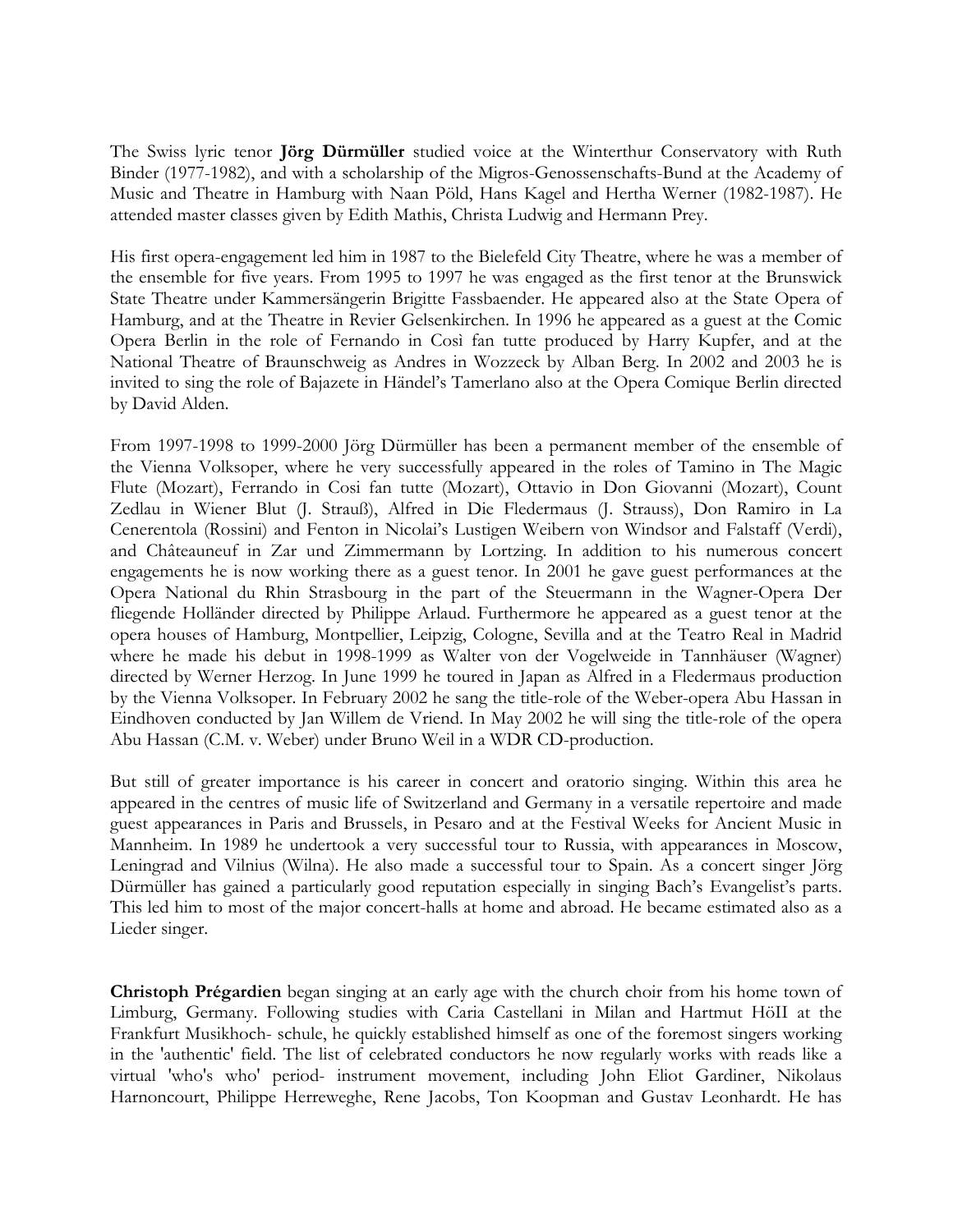proved equally successful in the nineteenth- and twentieth-century concert repertoires. An acclaimed interpreter of the works of Benjamin Britten (most notably the Serenade, Nocturne and War Requiem), appearances with such renowned orchestras as the Berlin and Vienna Philharmonic, the Royal Concertgebouw and Boston Symphony have also included music by Stravinsky and Rihm. His many operatic roles embrace not only Monteverdi, Mozart and Rossini, but also Verdi, most notably as Fenton in Falstaff.

However, the genre with which Christoph Prégardien is perhaps most popularly associated is solo song, particularly the German Romantic Lied. His collaborations with the fortepianist Andreas Staier, in particular, have proved nothing short of revelatory His numerous recordings, notably of works by Schubert, Schumann and Mendelssohn, have won prestigious awards around the globe.

**Paul Agnew** was born in Glasgow and a former Choral Scholar at Magdelen College, Oxford, and is now one of the most versatile tenors of his generation. A long-time member of Anthony Rooley's Consort of Musicke, since turning soloist he has been in great demand with some of the most distinguished period instrument ensembles in the world. He made his debut at the Palais Garnier, Paris, performing the title role in a highly successful production of Rameau's Hippolyte et Aricie with William Christie and Les Arts Florissants, which subsequently travelled to Nice, Caen, Montpellier and New York. Another major role with William Christie was Jason in Charpentier's Médéé, which toured France, Portugal and the United States.

Other orchestras Paul Agnew has worked with include the English Baroque Soloists (Purcell's King Arthur with John Eliot Gardiner), the Orchestra of the Age of Enlightenment (Bach cantatas) and most particularly the English Concert with whom he has performed The Fairy Queen, Dioclesian, Timon of Athens and King Arthur. More recently he has worked with La Chapelle Royale and Philippe Herreweghe (Berlioz's L'Enfance du Christ), the Academy of Ancient Music (Handel's Joshua), Tafelmusik (Purcell's Dioclesian), the Amsterdam Baroque Orchestra (Bach's B minor Mass), the Hanover Band (Schubert's Lazurus) and Les Arts Florissants in Monteverdi's Vespers, which he also recorded for Erato.

Paul Agnew's other recordings for Erato include Mozart's 'Coronation' Mass, several volumes in the complete Bach cantata series, Charpentier's Les Plaisirs de Versailles and an album of Mondonville motets.

The English tenor **James Gilchrist** began his working life as a doctor, and whilst studying and practising medicine began working as a solo singer with many of Britain's leading choirs in Britain and abroad. In 1996 he turned to a full-time career in music and currently studies with Janice Chapman and Noelle Barker.

James has a large concert repertoire and, as well as singing with choral societies throughout Great Britain, has appeared with many of Britain's leading orchestras, including the English Chamber Orchestra, City of London Sinfonia and Northern Sinfonia. He has received critical acclaim in particular for his performances of Bach and Händel. Recent appearances have included Haydn Creation in the Queen Elizabeth Hall, Elijah in St David's Cathedral, Solomon in Buxton, Mozart Requiem in the Barbican with the English Chamber Orchestra, Christmas Oratorio (BWV 248) in Italy with The Kings Consort, Messiah in Oslo, Purcell odes in the Wigmore Hall and Lisbon, and Bach Magnificat (BWV 243) with The Sixteen in Spain.